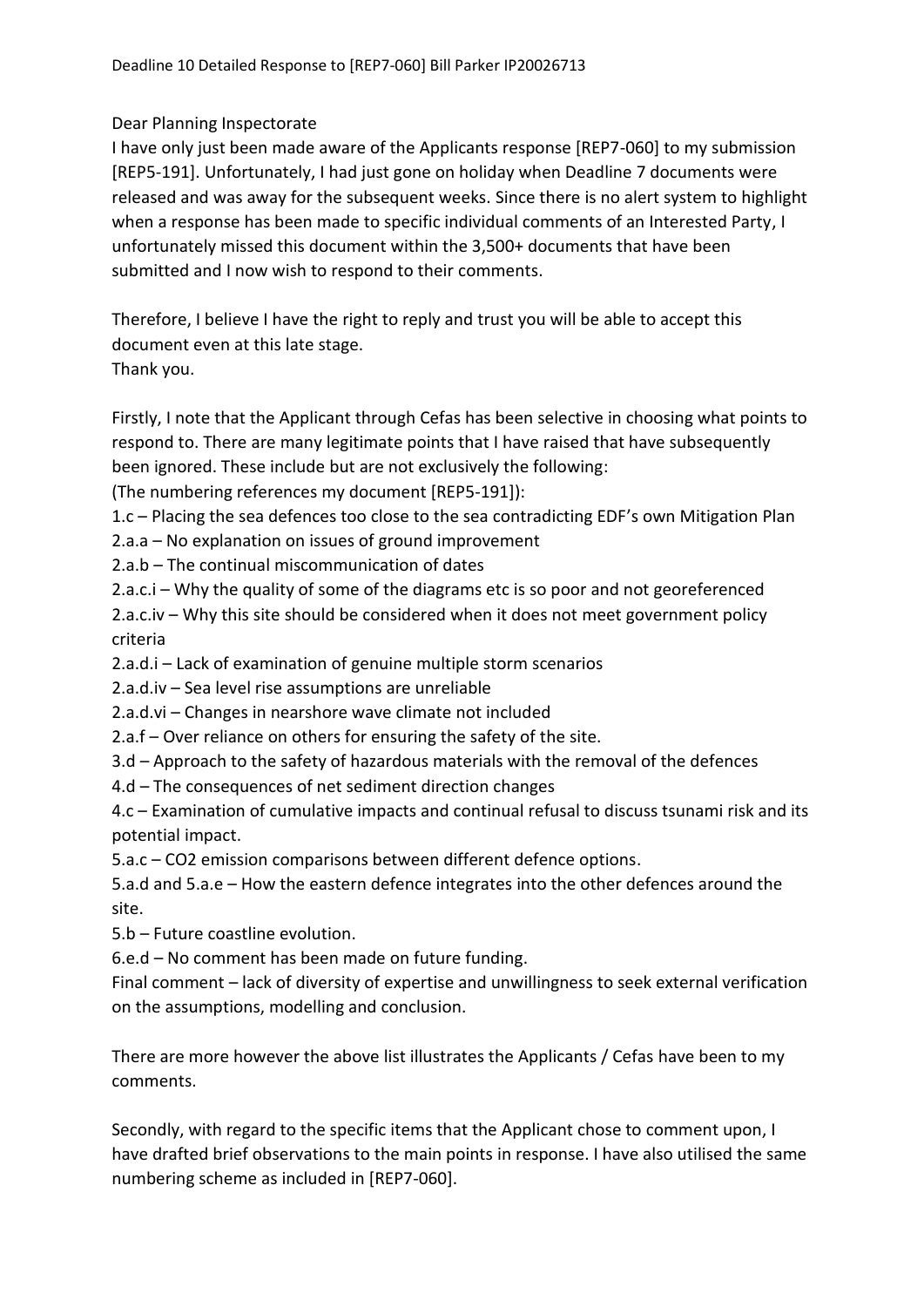# **2 SUFFICIENCY OF SPATIAL COVERAGE: GREATER SIZEWELL BAY AS ZONE OF INFLUENCE (ZOI)**

2.1.2 I note that the Applicants view is not justified and I regret I cannot accept such a highhanded approach.

2.1.3.1 The dismissal of the work by Professors Jackson and Cooper, world renowned coastal geomorphology experts with in excess of 60 years of experience and 370 peer-reviewed journal articles between them is breath taking. Stop Sizewell C contracted them to undertake a truly independent analysis of the key BEEMS document TR311 and the eminent Professors found it to be academically weak in many areas. Cefas had ample opportunity to engage with the Professors through Stop Sizewell C but chose not to. This demonstrates Cefas's unwillingness to be scrutinised; independently, expertly and externally for both the research and the methodology. This leaves their conclusions vulnerable and open to question.

2.1.3.i – iv The commentary references shingle tracer studies and these may well be correct however this is only in the current prevailing conditions. The advent of climate change may change these conditions and therefore the conclusions should be treated with caution. Definitive predictions would be unwise in view of the extreme length of time that this proposal covers. Recent recording just 2 miles south of the SZC site at Thorpeness has identified that it has now the fastest eroding coastlines in western Europe. Recent predictions made by 'expert' geomorphologists suggested that this area would now be stable. If such error can be made in a few years then Cefas must be considered as over confident with their predictions till 2140 or in reality 2190.

2.1.4 – I understand that Cefas have adopted a 'systems lead approach', my comments are that in using modelling it is inevitably oversimplified and as all the dynamics and interrelationships are not well understood then all predictions must be treated with caution.

## **2.2 Spatial scale of proposed monitoring in the CPMMP**

2.2.1 – Pathways are not always obvious or linear. Whilst an argument may have been made that the regulators accepted at the time it does not mean that in the light of new data or circumstances that these assumptions can be sustained. What methodology and impacts have been modelled to stress test these assumptions?

2.2.2 /3 – The myopic approach undertaken on monitoring is based on the assumption that a) any impact would radiate out from the SZC site and if other consequences occur then it isn't the responsibility of SZC and b) unexpected changes elsewhere that affect sediment flow which SZC rely on to help maintain its SCDF will not be worth EDF's direct monitoring. In view of the quantity of additional sediment and changes in shoreline sinuosity this appears to be a short-sighted approach.

2.2.6 – In view of the ever-worsening predictions for climate change this assumption can best be described as misguided.

2.2.7 The statement that SZC has no responsibility to mitigate natural change is not valid if the intervention made by SZC has a material impact on the consequences of natural change. As SZC becomes a promontory on the Suffolk coast there will be consequences that the Applicant must take responsibility for.

2.2.8 The CPMMP is an important document however the fact that it is likely that mitigating action will be needed so soon indicates an over reliance on the CPMMP. No evidence has been presented of it being tested and what other options are available if it is found that the actions identified do not effectively protect the site or the adjacent coastline.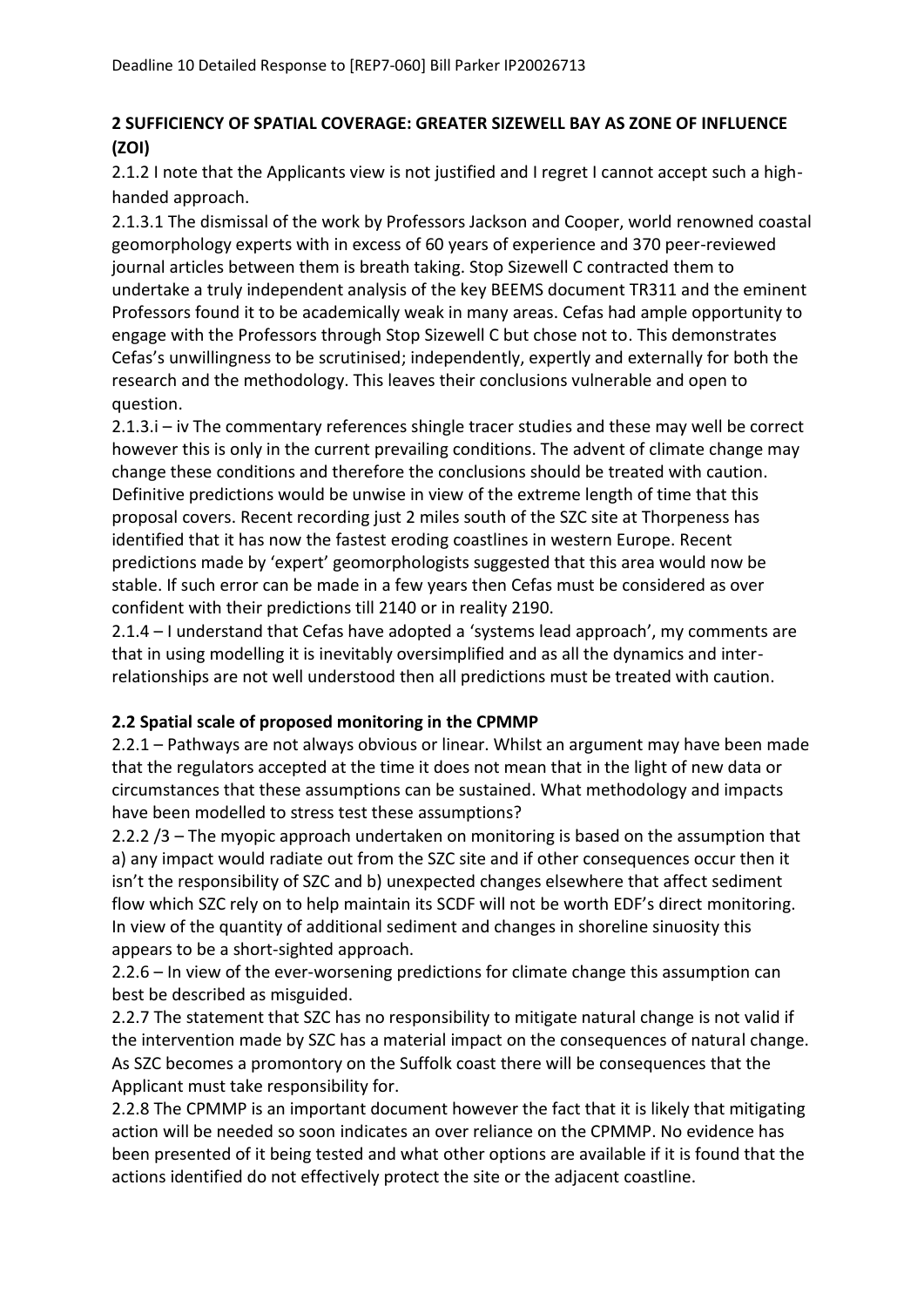## **2.3 Wider System Dynamics**

2.3.2 I am pleased to see Cefas recognise 'There is no possibility of developing system dynamics descriptions of all possible futures'. Therefore, without models it would be wise to canvas a range of experts to provide independent assessment of the possible options. This hasn't been done and it is not acceptable to rely on just CPMMP alone to manage the future.

2.3.3 / 4 It is disingenuous of Cefas to assume that IP's do not understand research undertaken in the area and the concept of 'sub-systems'. Cefas should think more broadly about the issues and recognise that with the length of time that SZC (if built) would impact on the coast that there may be significant changes which are currently dismissed from their current assessments. Any errors in their assumptions could lead to significant consequences for the site / coast and leave future generations with challenges they may not be able to fund or solve.

2.3.8 It is not for the IPs to postulate potential changes at Thorpeness, evidence exists today that this location is changing very quickly. The complacency of Cefas is worrying in their understanding of how the Suffolk coastline evolves.

## **3 ADEQUACY OF EGA, VALIDITY OF ASSUMPTIONS AND FUTURE TIMESCALES**

3. The EGA is relied up on by Cefas as part of their evidence base. However, no minutes of their meetings have ever been published and so the number and frequency of meetings cannot be established. It is understood that the work of the group was extremely limited both in scope and time. There is little confidence in the work of this group without the evidence to support it.

## **5 CONSIDERATION OF SEA LEVEL RISE (SLR)**

The comments from Cefas have been noted however there are two core points that are outstanding and not answered or accounted for:

2.d.ii UKCP18 provides indicative sea-level rise to 2200 and beyond. The Environment Agency's 2019 report SC150009 cites a median RCP 8.5 sea level for 2200 as 1.8 m (range 1.3 - 2.9 m). The equivalent figures for RCP 4.5 are 1.1 m (range 0.7 - 1.8m). Since the lifetime of the infrastructure is of this order, future coastal change up to that time *must* be considered.

2.d.iv.The *assumption that 68% of SLR up to 2070 is accounted for by extrapolation of historic trend rates. (ref APP-312 TR311)*. This is questioned as a safe assumption.

## **6 CONFLICT WITH THE SMP**

The Applicant has changed the location of the HCDF and SCDF a number of times and it has been opaque with regard to the exact position of sea defences to the east of SZC. It is therefore very difficult to ascertain exactly what will be built where. However, in looking at both the best estimate of the location of the HCDF and the volume of material of the SCDF, it is difficult not to come to the conclusion that the shore line will have to migrate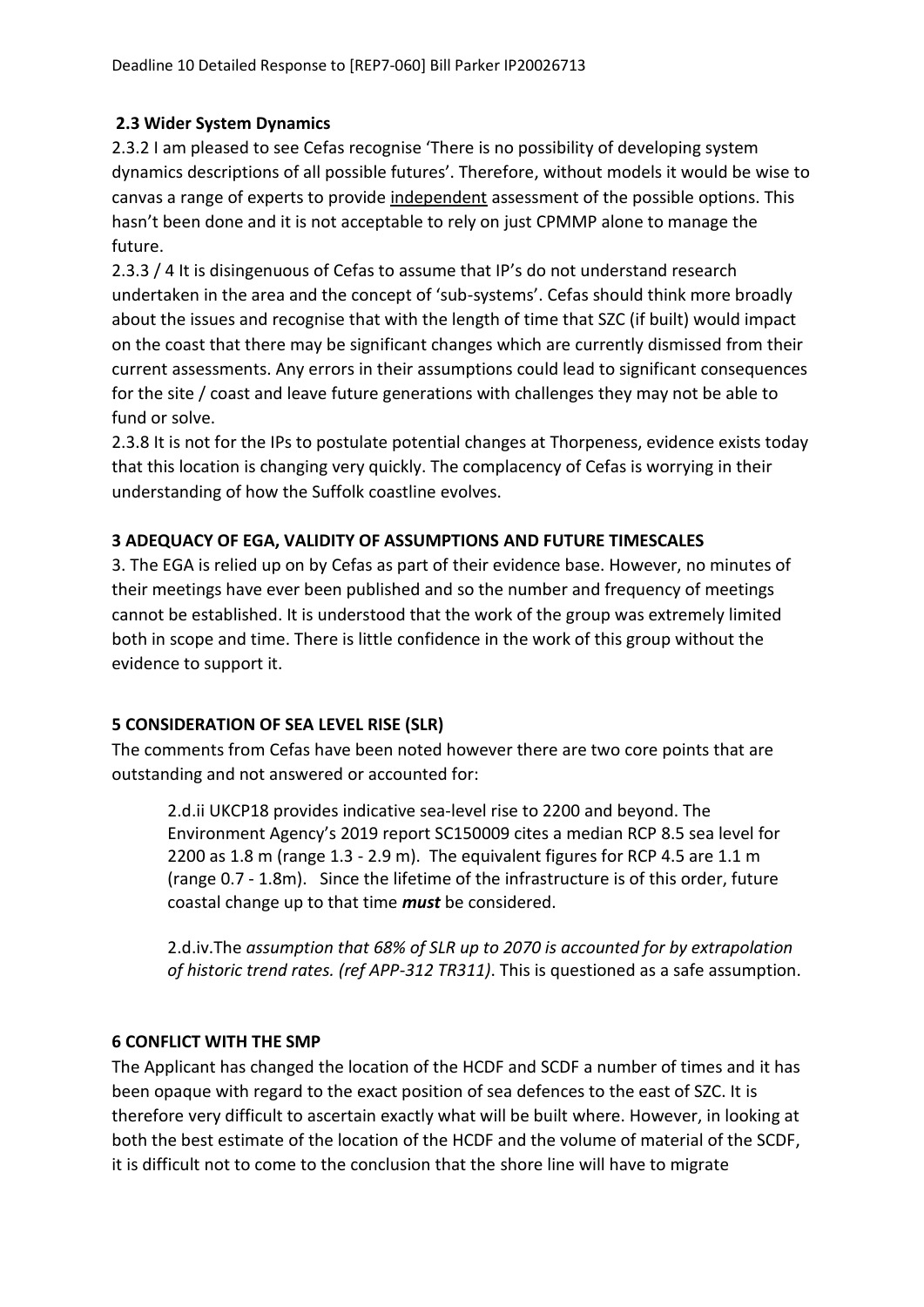eastwards. However, if the front of the SCDF extends eastward of MHWS at any point it must be considered to be in conflict with the SMP and therefore a full assessment must be undertaken in line with the local process Guidance for SMP7.

## **7 STABILITY OF THE SIZEWELL – DUNWICH BANK**

The fact that the Sizewell – Dunwich bank is not stable is not disputed. However, what is at dispute are the consequences of this instability. The explanation set out in the Applicants response does not address the core issues, articulated in great detail by others. I will not rehearse the arguments again here however both the inconsistencies of Cefas's position and the potential consequences ensure that this makes the location highly vulnerable to coastal change and therefore entirely unsuitable to site twin EPRs.

## **8 Design of HCDF**

The response from the Applicant misses the key questions regarding the HCDF. This includes amongst others; the depth of the toe, the over reliance on the SCDF, methodology for delivery of the extended height of the defence, how it integrates with the rest of the flood defence around the site, the assumption that the basic parameters are known etc. All the outstanding questions do not inspire confidence that the design of the HCDF is sufficiently understood by the Applicant or that the compromises now being made for short term gain (such as the reduction in the foot print width) will not have long term consequences. It is noted that at the beginning of the DCO process at Hinkley Point C the design was presented for examination. The failure to deliver the same at SZC indicates that the issues are more difficult to solve and fundamentally the site is too small for the 'cookie cutter' approach that EDF is taking to its EPR design at Sizewell.

## **9 DEFINITION OF 'WORST CASE'**

The Applicant has selected its own interpretation of 'worse case'. In the response it is stated 'the requirement is to define worst-case impacts, not worst-case geomorphology.' This may be true however where are the worse case geomorphology questions answered? It would provide confidence that the Applicant truly understands the location and what can be done to mitigate extreme events.

## **10 CONSIDERATION OF RISK TO SIZEWELL C**

The Applicant maintains that this is outside the scope of the DCO. However, the argument has not been made or accepted in the public domain. It will be the local people who will be most vulnerable to the risks therefore it should be part of the public discussion and therefore within the process. I do not agree with the Applicants assessment on this.

## **11 FUNCTION OF THE SCDF AND SHINGLE RECHARGE**

In the Applicants response much is made of Deadline 7 Tr545 (and TR544) reports. However, even a brief examination of these reports leaves many questions. The TR545 report evaluates a storm event and the authors of the report comment as follows: